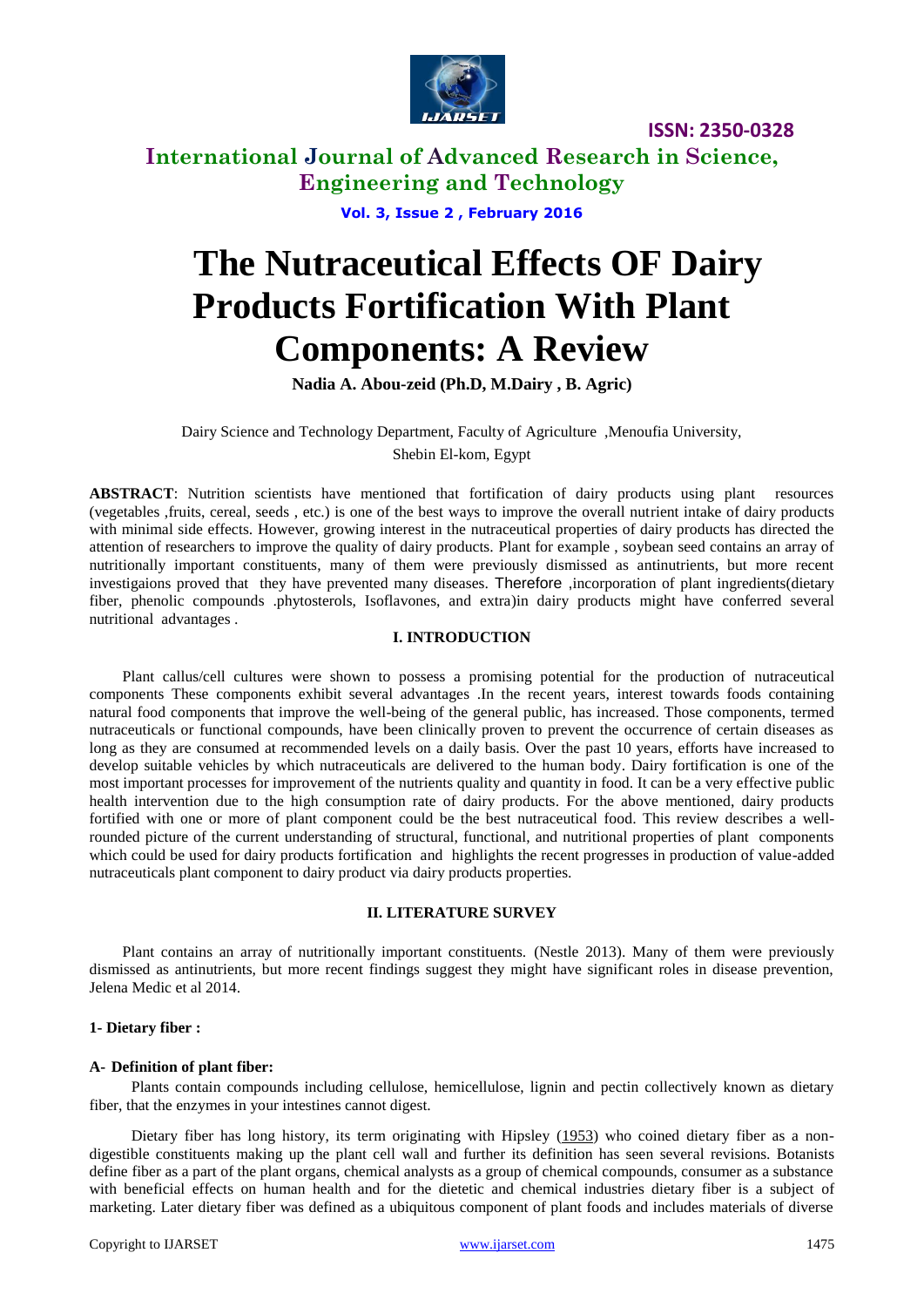

## **International Journal of Advanced Research in Science, Engineering and Technology**

#### **Vol. 3, Issue 2 , February 2016**

chemical and morphological structure, resistant to the action of human alimentary enzymes (Kay [1982\)](http://www.ncbi.nlm.nih.gov/pmc/articles/PMC3614039/#CR54). Trowell et al. [\(1985\)](http://www.ncbi.nlm.nih.gov/pmc/articles/PMC3614039/#CR99)reported that "Dietary fiber consists of remnants of plant cells resistant to hydrolysis (digestion) by the alimentary enzymes of man", whose components are hemicellulose, cellulose, lignin, oligosaccharides, pectins, gums and waxes.

American Association of Cereal Chemists (AACC) in 2000 defined dietary fiber as the edible parts of plant or analogous carbohydrates that are resistant to digestion and absorption in the human small intestine with complete or partial fermentation in the large intestine. Dietary fiber includes polysaccharides, oligosaccharides, lignin and associated plant substances. During the year 2001, Australia New Zealand Food Authority (ANZFA) defined dietary fiber as that fraction of the edible part of plants or their extracts, or analogous carbohydrates, that are resistant to digestion and absorption in the human small intestine, usually with complete or partial fermentation in the large intestine. The term includes polysaccharides, oligosaccharides and lignins. The panel on the definition of dietary fiber constituted by National Academy of Science during the year 2002 defined the dietary fiber complex to include dietary fiber consisting of non-digestible carbohydrates and lignin that are intrinsic and intact in plants, functional fibers consisting of isolated, non digestible carbohydrates which have beneficial physiological effects in humans and total fiber as the sum of dietary fiber and functional fiber.

#### **B-Classification of dietary fiber:**

Dietary fiber is classified into two categories such as water- insoluble/less fermented fibers: cellulose, hemicellulose, lignin and the water- soluble/well fermented fibers: pectin, gums and mucilages (Anita and Abraham [1997&](http://www.ncbi.nlm.nih.gov/pmc/articles/PMC3614039/#CR6) Tungland and Meyer [2002\)](http://www.ncbi.nlm.nih.gov/pmc/articles/PMC3614039/#CR101).

Chau and Huang 2003reported that fiber-rich fractions (FRFs) including soluble and insoluble dietary fibers (SDF and IDF), alcohol-insoluble solid (AIS), and water-insoluble solid (WIS) were isolated from the peel of Citrus sinensis L. cv. Liucheng .The peel was rich in insoluble FRFs (IDF, AIS, and WIS; 476-515 g kg(-1) of peel), which were mainly composed of pectic substances and cellulose, and also contained pectic polysaccharide-rich SDF (94.1 g kg(-1) of peel). These insoluble FRFs had water-holding capacities (15.5-16.7 mL g(-1)), oil-holding capacities (2.35-5.09 g g(-1)), cation-exchange capacities (454-997 mequiv kg(-1)), and swelling properties (14.6-21.1 mL g(-1)) much higher than those of cellulose. These results recommended the consumption of these peel insoluble FRFs of desired physicochemical properties as sources of food fibers or low-calorie bulk ingredients in food applications requiring oil and moisture retention

#### **C-Important Of Fortified Dairy Products with Dietary Fibers:**

Milk, defined as the fluid secreted by the mammary glands of mammals, contain no fiber. Dairy products have recently come under fire from researchers showing the detrimental effects of saturated fat and cholesterol in the body. Researchers reported positive effects of fiber in the diet. Fortification of dairy products using natural resources (fruits, cereal, etc.) is one of the best ways to improve the overall nutrient intake of food with minimal side effects. .Consumption of products containing high fiber may prevent or decrease hypertension, hypercholesterolemia, obesity [ Van Dam and Seidell2007], gastrointestinal disorders [\[. Elia and Cummings2007\],](http://www.sciencedirect.com/science/article/pii/S2213453015000178#bib0730) coronary heart disease [David et al 1990, Pereira et al 2004 and Mann 2007], diabetes [ Anderson et al 2004 ], [ Venn and [\[David](http://www.sciencedirect.com/science/article/pii/S2213453015000178#bib0735) [et al 1990, Pereira et al 2004](http://www.sciencedirect.com/science/article/pii/S2213453015000178#bib0735) and [Mann 2007\],](http://www.sciencedirect.com/science/article/pii/S2213453015000178#bib0740) diabetes [ Anderson et al 2004 [Mann ,2004 \] ,\[Au et al 2013\],](http://www.sciencedirect.com/science/article/pii/S2213453015000178#bib0750) and cancer [\[ Bingham et al 2003and Pereira et al 2004\].](http://www.sciencedirect.com/science/article/pii/S2213453015000178#bib0755) Legumes represent, together with cereals, the main plant source of proteins in human diet. They are also generally rich in dietary fibre and carbohydrates. Minor compounds of legumes are lipids, polyphenols, and bioactive peptides. Fortifying yogurt or dairy products with fiber is of increasing interest to create functional foods with health benefits and improve their functionality. Fortifying yogurt with dietary fiber would complement its healthy properties Estrella Fernández-Garía, 1998. inulin is a prebiotic fiber that is fermented in the lower intestine by the beneficial bacteria, Bifidobacterium. Because inulin is a lower calorie carbohydrate, it is beneficial in formulating reduced and low calorie foods. Inulin has little or no impact on blood sugar making it a quality sugar substitute in low-glycemic foods.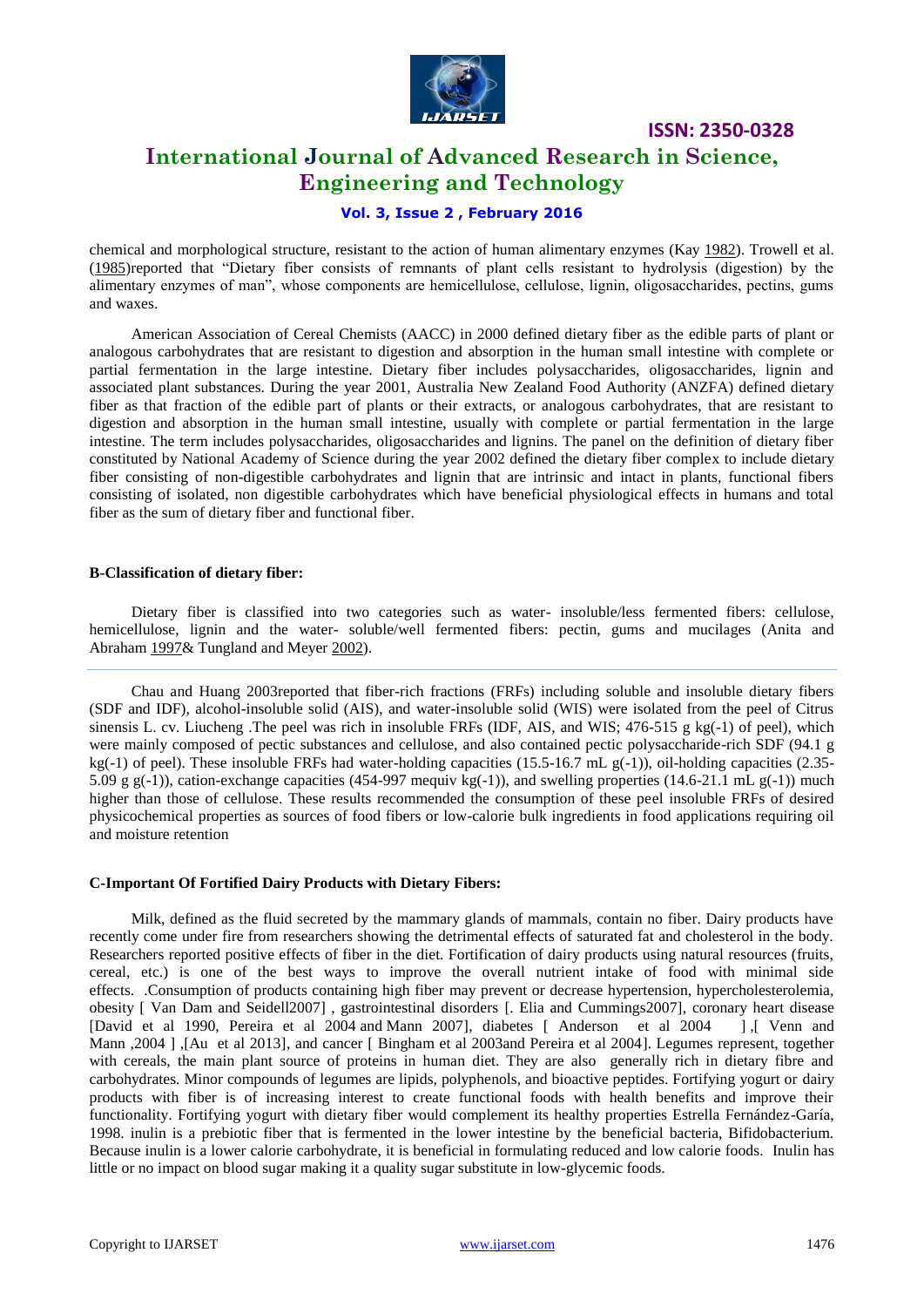

## **International Journal of Advanced Research in Science, Engineering and Technology**

**ISSN: 2350-0328**

#### **Vol. 3, Issue 2 , February 2016**

#### **D-Effect of plant fiber fortification on dairy products properties:**

The importance of food fibers coupled with the fact that milk and milk products are devoid of dietary fiber has led to the successful development of various dietary fiber fortified dairy products such as yoghurt (Fernandez-Gracia et al. [1998;](http://www.ncbi.nlm.nih.gov/pmc/articles/PMC4571245/#CR22) Chau and Huang [2003;](http://www.ncbi.nlm.nih.gov/pmc/articles/PMC3614039/#CR24)Staffolo et al. [2004;](http://www.ncbi.nlm.nih.gov/pmc/articles/PMC4571245/#CR46) Garcia-Perez et a[l.2005;](http://www.ncbi.nlm.nih.gov/pmc/articles/PMC4571245/#CR24) Kip et al. [2006;](http://www.ncbi.nlm.nih.gov/pmc/articles/PMC4571245/#CR32) Aryana et al. [2007a](http://www.ncbi.nlm.nih.gov/pmc/articles/PMC4571245/#CR10)nd Guggisberg et al. [2009\)](http://www.ncbi.nlm.nih.gov/pmc/articles/PMC4571245/#CR28), cheese (Buriti et al. [2007,](http://www.ncbi.nlm.nih.gov/pmc/articles/PMC4571245/#CR13) [2008](http://www.ncbi.nlm.nih.gov/pmc/articles/PMC4571245/#CR14) and Cardarelli et al. 2008), ice cream (Singh et al. [2005;](http://www.ncbi.nlm.nih.gov/pmc/articles/PMC4571245/#CR45) Akalin et al[.2008](http://www.ncbi.nlm.nih.gov/pmc/articles/PMC4571245/#CR5) and Ahmadi et al. [2012\)](http://www.ncbi.nlm.nih.gov/pmc/articles/PMC4571245/#CR3), dairy dessert (Tarrega and Costell [2006\)](http://www.ncbi.nlm.nih.gov/pmc/articles/PMC4571245/#CR48), lactic beverage (de-Castro et al. [2009;](http://www.ncbi.nlm.nih.gov/pmc/articles/PMC4571245/#CR18) Villegas and Costell [2007\)](http://www.ncbi.nlm.nih.gov/pmc/articles/PMC4571245/#CR49).

Estrella Fernandez-Garcıa. and McGregor 1997 Fortified sweetened plain yogurt with insoluble dietary fiber from five different sources (soy, rice, oat, corn and sugar beet). Fiber addition caused acceleration in the acidification rate of the experimental group yogurts, and most of the fortified yogurts also showed increases in their apparent viscosity. Soy and sugar beet fibers caused a significant decrease in viscosity due to partial syneresis. In general, fiber addition led to lower overall flavor and texture scores. A grainy flavour and a gritty texture were intense in all fiberfortified yogurts, except in those made with oat fiber. Oat fiber gave the best results; differences with controls in terms of flavor quality scores not being statistically significant. The evolution of organic acids during the fermentation and cold storage of control and oat fiber-fortified yogurts showed a similar pattern; only acetic and propionic acids were found in significantly higher amounts in the fiber fortified product.

Calorie-reduced yogurts that were fortified with 1.32% oat fiber were prepared from lactose-hydrolyzed milk, alone and supplemented with 2 and 4% sucrose or with 1.6, 3.6, and 5.5% fructose. Fiber addition improved the body and texture of unsweetened yogurts but lowered overall scores for body and texture in yogurts sweetened with sucrose Estrella Fernández-Garía1998.

The maximum acceptable amount of date fiber in fortified yogurt with potential beneficial health effects is 3%. Many researchers evaluated the effect of dietary fiber on dairy products and yogurt quality. The addition of 1.32% oat fiber improved the body and texture of unsweetened yogurt and decreased the overall flavor quality [Fernández et a1 1998].

Fiber of various sources is added to dairy products because of its water-holding capacity and its ability to increase the production yield, reduce the lipid retention, improve textural properties and structure, and reduce caloric content by acting as a bulking agent Larrauri 1999.

[McDello Staffolo](http://www.sciencedirect.com/science/article/pii/S095869460300195X) et al 2004 studied the effects of different dietary fibers on sensory and rheological properties of yogurts fortified with these fibers. Commercial fibers from apple, wheat, bamboo or inulin were used. Rheological characterization was performed by dynamic, shear and compression–extrusion assays. Storage time and type of fiber were significant factors for instrumental analysis. Syneresis and pH did not show any difference, while only apple fiber yogurt showed color differences compared to control. An untrained sensory panel analyzed consumer acceptability. Even though fibers modified certain rheological characteristics of the plain yogurt, the panelists awarded the supplemented yogurts scores indicating acceptability .Native inulin, such as Oliggo-Fiber<sup>®</sup> Instant inulin, is an extremely versatile product for fiber fortification. As a soluble source of fiber, it can be easily incorporated into dairy products, including yogurt, ice cream and cheese. It also allows for fiber fortification into beverages, such as meal replacements, dairy-based beverages

Date fiber (DF), a by-product of date syrup production, is a good source of dietary fiber. The effect of fortification with DF on fresh yogurt quality was investigated by Hashim et al 2009.Control yogurt (without fiber), yogurt fortified with 1.5, 3.0, and 4.5% DF, and yogurt with 1.5% wheat bran (WB) were prepared. Yogurt fortified with up to 3% DF had similar sourness, sweetness, firmness, smoothness, and overall acceptance ratings as the control yogurt. Sensory ratings and acceptability of yogurt decreased significantly when increasing DF to 4.5% or using 1.5% WB. Flavoring yogurt fortified with 4.5% DF with vanilla did not improve flavor or overall acceptance ratings. Thus, fortifying yogurt with 3% DF produced acceptable yogurt with beneficial health effects.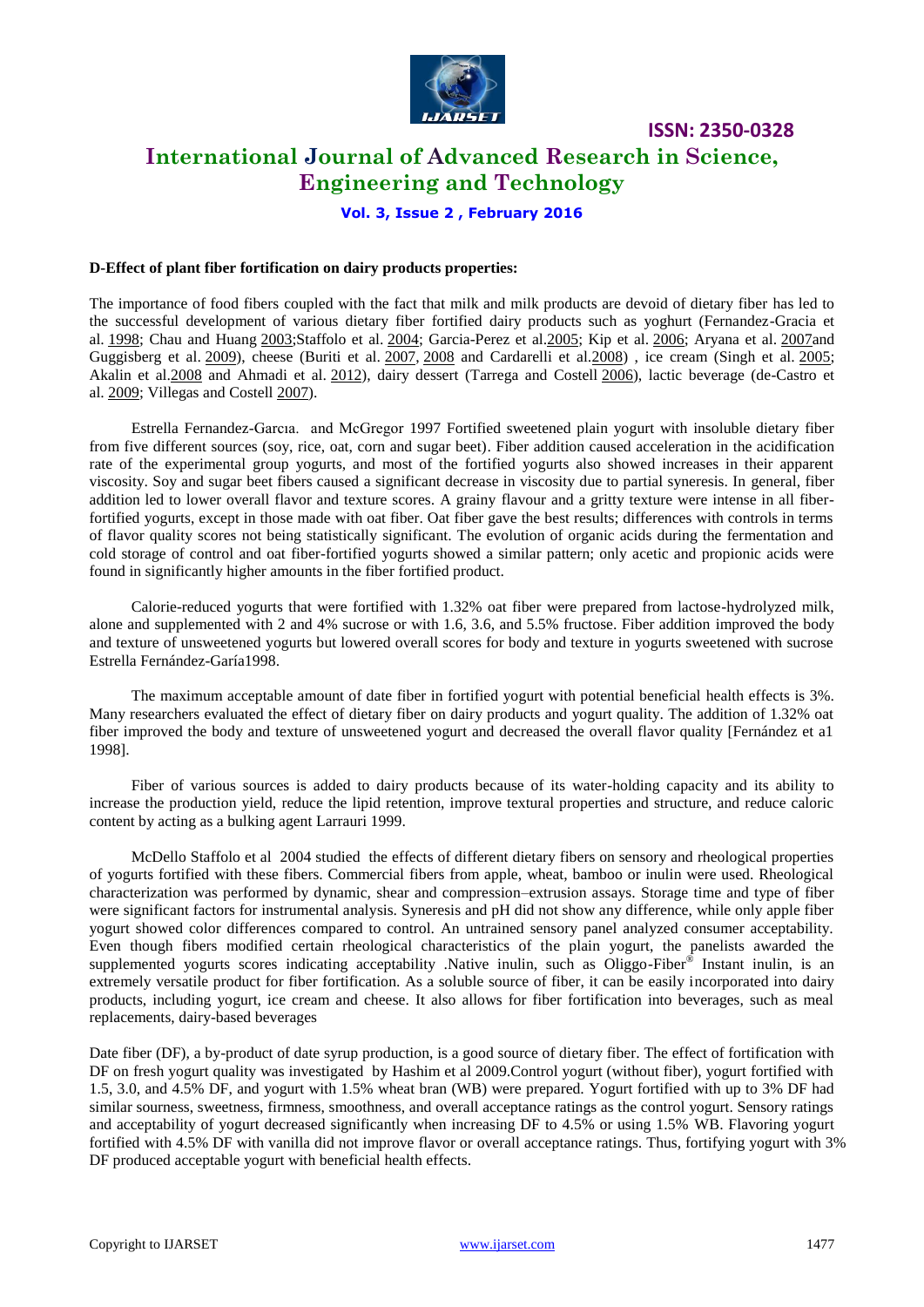

## **International Journal of Advanced Research in Science, Engineering and Technology**

#### **Vol. 3, Issue 2 , February 2016**

[Chen et al 2010 reported that a pudding, and a low-fat ice cream, that have been fortified with soluble soybean](http://www.ncbi.nlm.nih.gov/pubmed/?term=Chen%20W%5BAuthor%5D&cauthor=true&cauthor_uid=20722900)  [polysaccharide at levels of 4%, and 2%, respectively were within acceptable ranges of rheological parameters and](http://www.ncbi.nlm.nih.gov/pubmed/?term=Chen%20W%5BAuthor%5D&cauthor=true&cauthor_uid=20722900)  [other physical stability measurements and were judged to be acceptable by sensory analyses.](http://www.ncbi.nlm.nih.gov/pubmed/?term=Chen%20W%5BAuthor%5D&cauthor=true&cauthor_uid=20722900) 

Deepika Yadav et al 2012 reported that soymilk is a well known protein enriched biofunctional food, but its acceptability was reduced due to the presence of complex sugars which gives soymilk beany flavor. However, fermentation had proven earlier reduction of such off-flavor in soymilk. Thus, soymilk was supplemented with 4% skim milk powder, 1.5% inulin and 10% strawberry pulp and fermented with combination of yoghurt culture NCDC-262 and L. acidophilus NCDC-195 (1:2) at 42oC for 6h. The yoghurt thus formed was evaluated for its antioxidative potential by ABTS, DPPH and FRAP method and was found to show 92% ABTS inhibition, 983.15 µM of TEAC, 54% DPPH reduction and 1364.25 µM FRAP reduction. Thus, soy based probiotic yoghurt can be nutritionally beneficial nutraceutical with persuasive antioxidative potential.

Replacement of skim milk powder with white sweet lupin flour up to 25 % in ice milk did not affect the organoleptic properties and improved the nutritional value( El Sisi et al (2014) Microbial production of value-added nutraceuticals was reported by **Jian Wang** et al 2016.

[Sajad Ahmad Wani](http://www.sciencedirect.com/science/article/pii/S1658077X15301065)', [Pradyuman Kumar2](http://www.sciencedirect.com/science/article/pii/S1658077X15301065)016reported that Fenugreek (Trigonella foenum-graecum) is a legume and it has been used as a spice throughout the world to enhance the sensory quality of foods. It is known for its medicinal qualities such as antidiabetic, anticarcinogenic, hypocholesterolemic, antioxidant, and immunological activities. Beside its medicinal value, it is also used as a part of various food product developments as food stabilizer, adhesive, and emulsifying agent. More importantly it is used for the development of healthy and nutritious extruded and bakery product.. The above-mentioned studies on fenugreek suggest that the functional, nutritional and therapeutic characteristics of fenugreek can be exploited further in the development of healthy products.

Dibazar et al 2016 study the effect of grape fiber and Lactobacillus Fermentum viability, physicochemical and sensorial properties in yoghurt during storage, using response surface methodology (RSM). Amounts of grape fiber, and storage time were in the range of 0- 1.2%, 0-1% and 3-21 day, respectively. The results indicated that Lactobacillus Fermentum increased by increasing grape fiber during storage significantly. Moisture and syneresis of samples reduced significantly by increasing the amounts of fiber. Flavor scores decreased as grape fiber increased significantly. using 0.9% grape fiberand 12 day storage were found as optimum conditions for producing probiotic kiwi fruit yogurt.

#### **2-Omega- 3 and omega -6 fatty acids:**

The group of poly-unsaturated fatty acids (PUFAs) is divided into two groups: omega-3 (n-3) and omega-6 (n-6) polyunsaturated fatty acids (PUFA), Two PUFAs are called "essential fatty acids" since they cannot be synthesized in the human body and are vital for physiological integrity. Therefore, they must be obtained from the diet. One is linoleic acid (LA, C18:2n-6) and belongs to the n-6 family. The other one is α-linolenic acid (LNA, C18:3n-3) belonging to the n-3 family. These essential parent compounds can be converted in the human body to long-chain (LC) fatty acids, but humans cannot interconvert n-3 and n-6 fatty acids .LA can be converted to arachidonic acid (AA, C20:4n-6) and further on to longer chain derivates, and LNA to eicosapentaenoic acid (EPA, C20:5n-3) in a first step and docosahexaenoic acid (DHA) (C22:6n-3) in a next step. Omega-3 is considered an essential nutrient since it is the precursor of EPA and DHA, which cannot be synthesised in the human body [\(Awaisheh et](http://onlinelibrary.wiley.com/doi/10.1111/j.1471-0307.2009.00547.x/full#b8) al. 2005). Eicosapentaenoic acid and DHA are essential for development of the brain, concentration, and the learning ability of children, as well as promoting health in the general population [\(Milner and Alison 1999\)](http://onlinelibrary.wiley.com/doi/10.1111/j.1471-0307.2009.00547.x/full#b73).  $\alpha$ -Linolenic acid  $\alpha$ -Linolenic acid are hypotriglyceridemic, improves cardiovascular function [Sugano 2006]

ALA is found in flax seed and various vegetable oils and nuts [\(Gruenwald 2009\)](http://onlinelibrary.wiley.com/doi/10.1111/j.1471-0307.2009.00547.x/full#b38).. flaxseed is the most abundant source of α-linolenic acid (ALA). Its content in flaxseeds accounts for 53% of total FA (Bloedon and Szapary [2004\)](http://onlinelibrary.wiley.com/doi/10.1111/1471-0307.12235/full#idt12235-bib-0005). Moreover, fatty acid profile of flaxseed is characterised by an excellent ratio of  $\omega$  6, $\omega$  3 FA. The excess of short- and medium-chain saturated FA and low level of unsaturated ω 3 FA in human diet are a common pattern observed in the Western countries. It is also considered as an atherogenic factor and the primary cause of cardiovascular diseases (Adkins and Kelley [2010\)](http://onlinelibrary.wiley.com/doi/10.1111/1471-0307.12235/full#idt12235-bib-0001).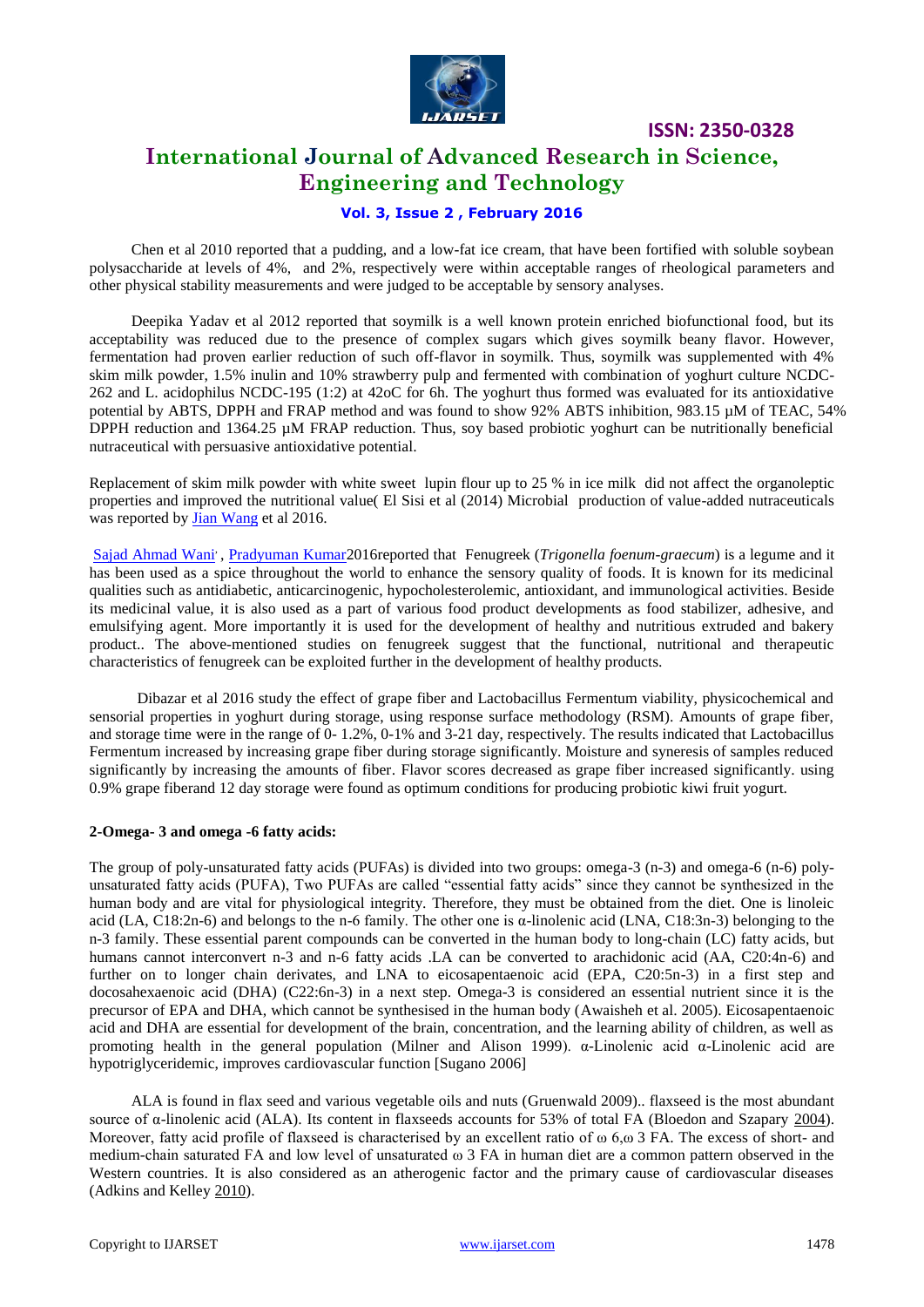

## **International Journal of Advanced Research in Science, Engineering and Technology**

**Vol. 3, Issue 2 , February 2016**

#### **3-Phenolic compounds:**

Phenolics have significant attention in recent years due to their antioxidant, anti-inflammatory, anti-mutagenic and anti-clotting power which has been correlated with a declined risk of cardiovascular diseases and cancer development. [ Fresco et al 2010, . Loke et al 2010 [\]](http://www.sciencedirect.com/science/article/pii/S2213453015000178#bib0770) . The major dietary source of phenolic compounds is fruit [ Record et al 2001 [\].](http://www.sciencedirect.com/science/article/pii/S2213453015000178#bib0780) It has been suggested that fruit juices [ Coisson et al 2005], powders[ Wallace, M. Giusti (2008)]and extracts have the potential to be used as functional ingredients in the food industry including dairy sector.

Plant callus/cell cultures were shown to possess a promising potential for the production of mainly anthocyanin and other phenolic in grapes [Hiroyuki et al 2002], carrots [Gläßgen et al [1992](http://www.sciencedirect.com/science/article/pii/S2213453015000178#bib0805) and Cherries [Blando et al 2004 [\].](http://www.sciencedirect.com/science/article/pii/S2213453015000178#bib0795) These in vitro cultures exhibit several advantages over fresh fruit extracts such as possibility of continuous production of natural compounds[ Blando et al 2004]. Grape seed is a by-product derived from the industries, and it contains a high amount of polyphenols, mainly proanthocyanidins ([Correddu](javascript:void(0);) et al 2016)

#### **4- Phytosterols:**

Phytosterols is safe food ingredients (Engel and Schuber[t2005;](http://onlinelibrary.wiley.com/doi/10.1111/1471-0307.12207/full#idt12207-bib-0009) Taşan et al[. 2006\)](http://onlinelibrary.wiley.com/doi/10.1111/1471-0307.12207/full#idt12207-bib-0037).; plant sterols and stanols have many applications as food additives and food ingredients [\(Ostlund et](http://onlinelibrary.wiley.com/doi/10.1111/j.1471-0307.2009.00547.x/full#b79) al. 2003).Phytosterols include sterols and stanol esters which are steroid alcohols ,The phytosterols have shown potential in inhibiting cancers of the, lung, ovaries ,stomach and breasts [\(Woyengo et](http://onlinelibrary.wiley.com/doi/10.1111/j.1471-0307.2009.00547.x/full#b121) al. 2009). Plant stanols effectively reduce the absorption of all sterols from the digestive tract, hence also decreasing serum cholesterol levels. [Jones et](http://onlinelibrary.wiley.com/doi/10.1111/j.1471-0307.2009.00547.x/full#b54) al. (1999) mentioned that added 1.7 g/day of phytosterols in the diet of hypercholesterolaemic men had the effect of lowering blood cholesterol. Daily consumption of low-fat milk containing 1.6 g phytosterols reducing Low Density Lipoprotein (LDL) levels by 8% after 6 weeks [\(Hansel et](http://onlinelibrary.wiley.com/doi/10.1111/j.1471-0307.2009.00547.x/full#b41) al. 2007). The European Food Safety Association (EFSA) and USA Food and Drug Administration (FDA) have accepted plant sterols as food ingredients [\(EFSA 2009,](http://onlinelibrary.wiley.com/doi/10.1111/j.1471-0307.2009.00547.x/full#b26) [FDA 2009\)](http://onlinelibrary.wiley.com/doi/10.1111/j.1471-0307.2009.00547.x/full#b29).

Phytosterols are plant-originated fractions found in vegetable oils, seeds, nuts, cereals and beans (Clifton et al. [2004\)](http://onlinelibrary.wiley.com/doi/10.1111/1471-0307.12207/full#idt12207-bib-0007). The major phytosterols in nature are β-sitosterol, campesterol and stigmasterol (Mensink et al. [2002\)](http://onlinelibrary.wiley.com/doi/10.1111/1471-0307.12207/full#idt12207-bib-0027). Βsitostanol, campestanol and stigmastanol are saturated phytosterols that have no double bond in the ring structure. Phytosterols and stanols are structurally identical to cholesterol, but they are distinguishable by the presence of additional methyl or ethyl groups in their side chain (Abumweis et al. [2006\)](http://onlinelibrary.wiley.com/doi/10.1111/1471-0307.12207/full#idt12207-bib-0001). Phytosterol-enriched dairy products (high or low in fat) seem to be as effective as nondairy products in reducing serum LDL cholesterol (Clifton et al. [2004\)](http://onlinelibrary.wiley.com/doi/10.1111/1471-0307.12207/full#idt12207-bib-0007). However, no significant change in high-density lipoprotein cholesterol (HDL-C) and fat-soluble vitamins was observed (Westrate and Meijer [1998;](http://onlinelibrary.wiley.com/doi/10.1111/1471-0307.12207/full#idt12207-bib-0040) Gylling and Meittinen [1999\)](http://onlinelibrary.wiley.com/doi/10.1111/1471-0307.12207/full#idt12207-bib-0015). A daily intake of 1.7 g of phytosterols and stanols is recommended to achieve optimal cholesterol-lowering action (Awaisheh et al. [2005\)](http://onlinelibrary.wiley.com/doi/10.1111/1471-0307.12207/full#idt12207-bib-0003).

Dorothy Mackerra[s](mailto:dorothy.mackerras@foodstandards.gov.au) et al2013 mentioned that Phytosterols are an example of a functional food. Small amounts of phytosterols are found naturally in foods such as unrefined olive oil. More recently they have been extracted from "tall oils" which are by-products of wood pulp. Tall oils are not a traditional food in Australia and New Zealand and so phytosterols derived from them are classed novel food ingredients by FSANZ. Specific permissions following premarket safety assessment are required before they can be added to foods.

Phytosterols have shown no inhibitory effects on growth and acid development by yoghurt starter cultures and had a positive effect on viability of single and mixed probiotic strains upon incubation and chilled storage (Awaisheh et al[. 2012\)](http://onlinelibrary.wiley.com/doi/10.1111/1471-0307.12207/full#idt12207-bib-0004). Soy Phytosterols is Hypocholesterolemic

#### **5- Isoflavones:**

Isoflavones can be found in many foods but the best known source is the soy bean [\(Messina 1999\)](http://onlinelibrary.wiley.com/doi/10.1111/j.1471-0307.2009.00547.x/full#b72). Red clover is another source of isoflavones. As red clover is not suitable for direct consumption, the isoflavones extracted from red clover are used as supplements in the food industry .Isoflavones are secondary vegetable substances, which can act as oestrogens in the body and have protective functions .Soy isoflavones is Weak estrogenic activity [\[Sakai](http://link.springer.com/article/10.1007/s11746-013-2407-9/fulltext.html#CR23) andkogiso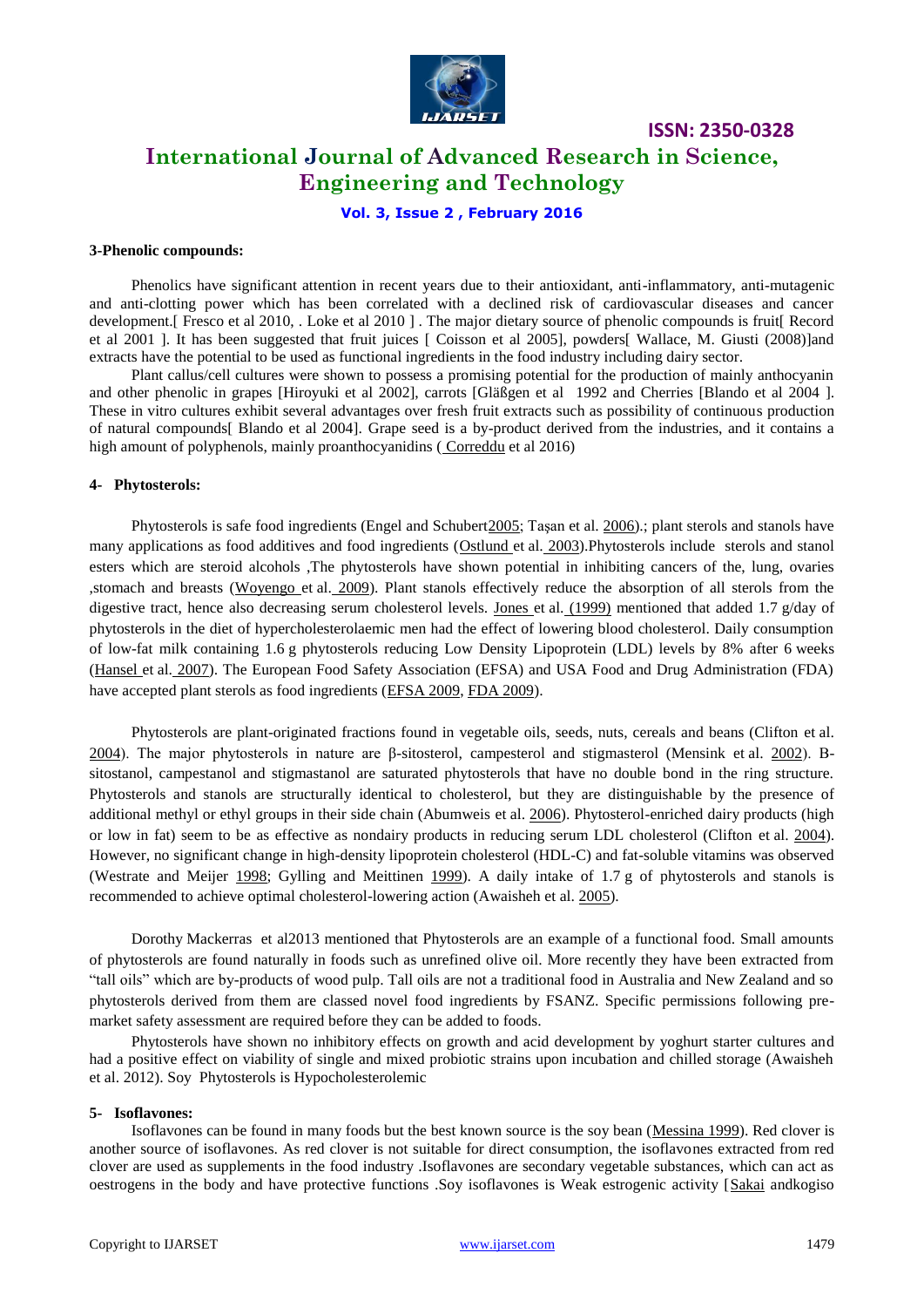

## **International Journal of Advanced Research in Science, Engineering and Technology**

#### **Vol. 3, Issue 2 , February 2016**

2008], hypocholesterolemic [\[Murphy](http://link.springer.com/article/10.1007/s11746-013-2407-9/fulltext.html#CR24) 2008, [Vincent](http://link.springer.com/article/10.1007/s11746-013-2407-9/fulltext.html#CR25) andFitzatrick2000 ], might prevent osteoporosis and certain cancers [\[Vincent](http://link.springer.com/article/10.1007/s11746-013-2407-9/fulltext.html#CR25) andFitzatrick2000[, Weaver and Cheo](http://link.springer.com/article/10.1007/s11746-013-2407-9/fulltext.html#CR26)ng2005

Isoflavones have potent antioxidant properties, comparable to that of the well known antioxidant vitamin E. The antioxidant power of isoflavones can reduce the long-term risk of cancer by preventing free radical damage to DNA. Genistein is the most potent antioxidant among the soy isoflavones, followed by daidzein. In nature, isoflavones usually occur as glycosides and, once deconjugated by the intestinal microflora, the isoflavone can be adsorbed into the blood [\(Awaisheh et](http://onlinelibrary.wiley.com/doi/10.1111/j.1471-0307.2009.00547.x/full#b8) al. 2005). It should be borne in mind that most isoflavones show poor solubility in water and lead to flavour defects such as bitterness and a beany taste.

#### **6- Sphingolipids:**

Sphingolipids are anticarcinogenic [\[Sc](http://link.springer.com/article/10.1007/s11746-013-2407-9/fulltext.html#CR11)hmelz et al1996]Hypocholesterolemic [Imaizumi et al 1992,Kobayashi et al 1997], and regulates immune function [\[Olivera](http://link.springer.com/article/10.1007/s11746-013-2407-9/fulltext.html#CR18) andRivera 2005]

**7-Phospholipids Hypocholesterolemic** [\[Sugano](http://link.springer.com/article/10.1007/s11746-013-2407-9/fulltext.html#CR9) 2006], reduces fat accumulation in the liver [\[Jimenez](http://link.springer.com/article/10.1007/s11746-013-2407-9/fulltext.html#CR10) et al 1990], maintain brain functions (memory and learning abilities) [Linoleic acid Essential fatty acid, hypocholesterolemic [Sugano 2006].

#### **8- Lectins:**

Lectins are anticarcinogenic [Sugano 2006 and Friedman and Brandon 2001]

#### **9- Trypsin:**

Trypsin was reported as inhibitor Anticarcinogenic [Sugano 2006 and Friedman and Brandon 2001]

#### **REFERENCES**

- [1] Adkins Y and Kelley D S , " Mechanisms underlying the cardioprotective effects of omega-3 polyunsaturated fatty acids". Journal of Nutritional Biochemistry 21, pp. 781–792, 2010.
- [2] Ahmadi A, Milani E, Madadlou A, Mortazavi SA, Mokarram RR, Salarbashi D ," Synbiotic yogurt-ice cream produced via incorporation of microencapsulated lactobacillus acidophilus (la-5) and fructooligosaccharide". J Food Sci Technol. doi:10.1007/s13197-012-0679-y, 2012.
- [3] Akalin AS, Karagozlu C, Unal G." Rheological properties of reduced-fat and low-fat ice cream containing whey protein isolate and inulin". Eur Food Res Technol.;227 , pp 889–895, 2008.
- [4] Anderson,J.W Randles, K.M. Kendall,C.W. JenkinsD.J., "Carbohydrateand fiber recommendations for individuals with diabetes: a quantitative assessment and meta-analysis of the evidence", J. Am. Coll. Nutr., 23, pp. 5-17, 2004..
- [5] Anita FP, Abraham P." Clinical dietetics and nutrition. Calcutta: Delhi Oxford University Press". pp. 73–77, 1997.
- [6] Aryana KJ, Plauche S, Rao RM, McGrew P, Shah NP. Fat-free plain yoghurt manufactured with inulins of various chain lengths and Lactobacillus acidophilus. J Food Sci. ;72(3), ppM79–M84. 2007
- [7] [Au MM,](http://www.ncbi.nlm.nih.gov/pubmed/?term=Au%20MM%5BAuthor%5D&cauthor=true&cauthor_uid=24015717) [Goff HD,](http://www.ncbi.nlm.nih.gov/pubmed/?term=Goff%20HD%5BAuthor%5D&cauthor=true&cauthor_uid=24015717) [Kisch JA,](http://www.ncbi.nlm.nih.gov/pubmed/?term=Kisch%20JA%5BAuthor%5D&cauthor=true&cauthor_uid=24015717) [Coulson A,](http://www.ncbi.nlm.nih.gov/pubmed/?term=Coulson%20A%5BAuthor%5D&cauthor=true&cauthor_uid=24015717) [Wright AJ](http://www.ncbi.nlm.nih.gov/pubmed/?term=Wright%20AJ%5BAuthor%5D&cauthor=true&cauthor_uid=24015717) Effects of soy-soluble fiber and flaxseed gum on the glycemic and insulinemic responses to glucose solutions and dairy products in healthy adult males[. J Am Coll Nutr.;](http://www.ncbi.nlm.nih.gov/pubmed/24015717)32(2) , pp:98-110, 2013
- [8] Awaisheh S S, Haddadin M S Y and Robinson R K Incorporation of selected nutraceuticals and probiotic bacteria in to a fermented milk. International Dairy Journal 15 1184–1190. 2005
- [9] Awaisheh S S, AL-Dmoor H, Omar S H, Hawari A and Alroyli M Impact of selected nutraceuticals on viability of probiotic strains in milk during refrigerated storage at 4 °C for 15 days. International Journal of Dairy Technology 68 , pp. 268–273,, 2012
- [10] Bingham,S.A. Day,N.E. . Luben,R Ferrari, Slimani,P. N. Norat,TClavel-Chapelon,. F. Kesse, E. Nieters.A, BoeingH. (Dietary fibre in food and protection against colorectal cancer in the European Prospective Investigation into Cancer and Nutrition (EPIC): an observational study Lancet, 361 pp. 1496–1501 .2003.
- [11] Blando,F. Gerardi, C. NicolettiISour cherry (Prunus cerasus L) anthocyanins as ingredients for functional foodsBioMed Res. Int., pp. 253– 258,2004
- [12] Bloedon L T and Szapary P O Flaxseed and cardiovascular risk. Nutrition Reviews 62 18–27, 2004.
- [13] Buriti FCA, Cardarelli HR, Filisetti TMCC, Saad SMI. Synbiotic potential of fresh cream cheese supplemented with inulin and Lactobacillus paracasei in co-culture with Streptococcus thermophilus. Food Chem. ;104(4):1605–1610, 2007.
- [14] Buriti FCA, Cardarelli HR, Saad SMI. Influence of Lactobacillus paracasei and inulin on instrumental texture and sensory evaluation of fresh cream cheese. Braz J Pharm Sci. 44(1):75–84, 2008
- [15] Cardarelli HR, Buriti FCA, Castro IA, Saad SMI. Inulin and oligofructose improve sensory quality and increase the probiotic viable count in potentially synbiotic petit-suisse cheese. LWT-Food Sci Technol. 41(6):1037–1046, 2008
- [16] Chau CF1, Huang YL.2003Comparison of the chemical composition and physicochemical properties of different fibers prepared from the peel of Citrus sinensis L. Cv. Liucheng. J Agric Food Chem. 51(9):2615-8, 2003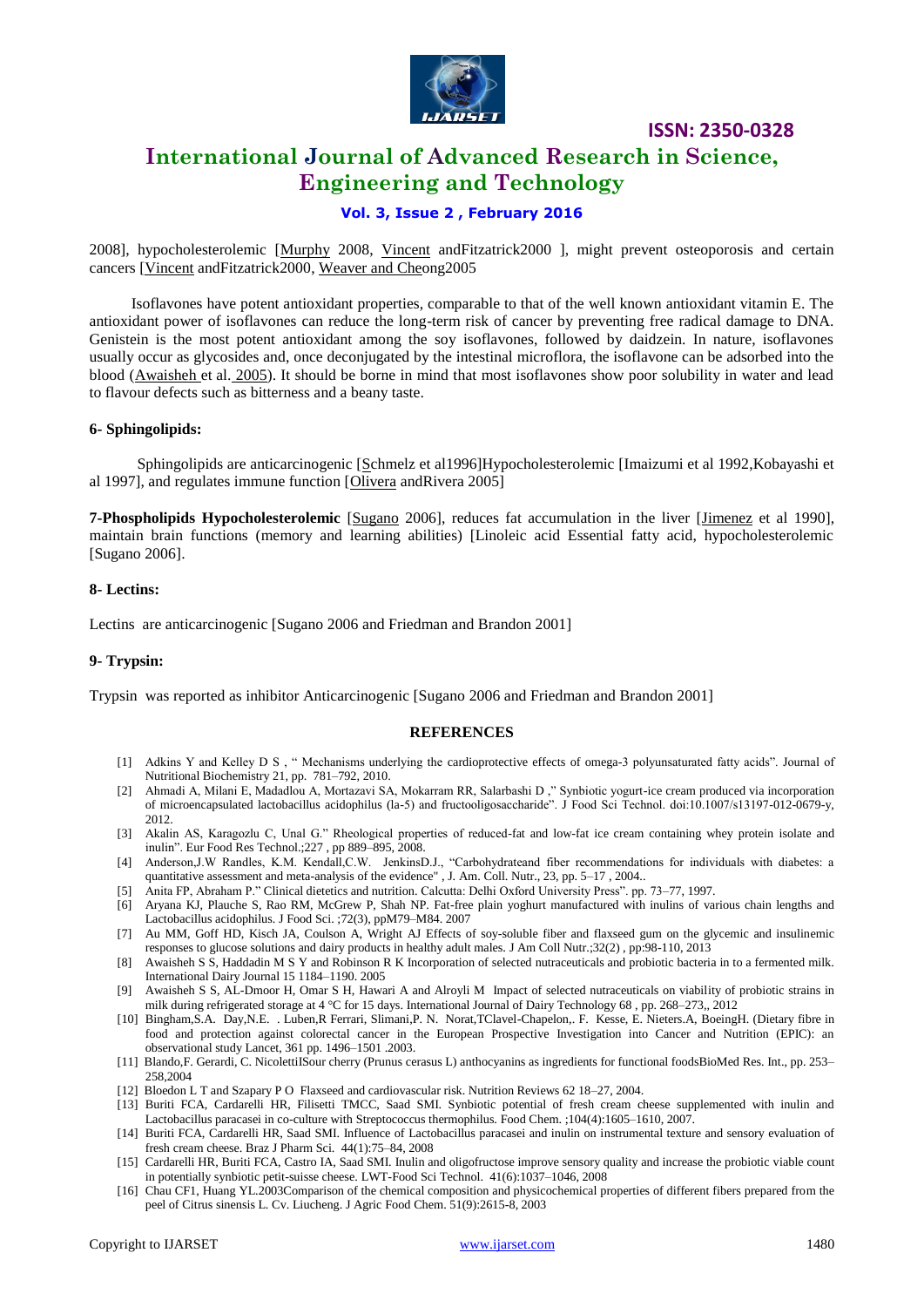

## **International Journal of Advanced Research in Science, Engineering and Technology**

#### **Vol. 3, Issue 2 , February 2016**

- [17] [Chen W,](http://www.ncbi.nlm.nih.gov/pubmed/?term=Chen%20W%5BAuthor%5D&cauthor=true&cauthor_uid=20722900) [Duizer L,](http://www.ncbi.nlm.nih.gov/pubmed/?term=Duizer%20L%5BAuthor%5D&cauthor=true&cauthor_uid=20722900) [Corredig M,](http://www.ncbi.nlm.nih.gov/pubmed/?term=Corredig%20M%5BAuthor%5D&cauthor=true&cauthor_uid=20722900) [Goff](http://www.ncbi.nlm.nih.gov/pubmed/?term=Goff%20HD%5BAuthor%5D&cauthor=true&cauthor_uid=20722900) HD Addition of soluble soybean polysaccharides to dairy products as a source of dietary fiber. J [Food Sci.](http://www.ncbi.nlm.nih.gov/pubmed/20722900) 75(6):C478-84. 2010
- [18] Clifton P M, Noakes M, Sullivan D, Erichsen N, Ross D, Annison G, Fassoulakis A, Cehun M and Nestel P Cholesterol-lowering effects of plant sterol esters differ in milk, yoghurt, bread and cereal. European Journal of Clinical Nutrition 58 503–509,2004
- [19] Coisson,J. Travaglia,F. Piana, G. Capasso,M. ArlorioM. Euterpe oleracea juice as a functional pigment for yogurt .Food Res. Int., 38 , pp. 893–897,2005.
- [20] [Correddu](javascript:void(0);) F. [Gaspa,](javascript:void(0);) G. [Pulina,](javascript:void(0);) G. [Nudda](javascript:void(0);) A Grape seed and linseed, alone and in combination, enhance unsaturated fatty acids in the milk of Sarda dairy sheep J OF Dairy Science Volume 99, Issue 3, PP1725–1735., 2016 .
- [21] [David L. Hoyda,](http://www.google.com/search?tbo=p&tbm=pts&hl=en&q=ininventor:%22David+L.+Hoyda%22) [Paul J. Streiff,](http://www.google.com/search?tbo=p&tbm=pts&hl=en&q=ininventor:%22Paul+J.+Streiff%22) [Edward](http://www.google.com/search?tbo=p&tbm=pts&hl=en&q=ininventor:%22Edward+Epstein%22) Method of making fiber enriched yogurt, US patent 4971810 A ,1990.
- [22] De-Castro FP, Cunha TM, Ogliari PJ, Teofilo RF, Ferreira MMC, Prudencio ES. Influence of different content of cheese whey and oligofructose on the properties of fermented lactic beverages: study using response surface methodology. LWT-Food Sci Technol. ;42,PP:993–997,2009.
- [23] Deepika Yadav, Shilpa Vij, Subrota Hati, Brij Pal Singh, Meenakshi Dhanday, Minakshi Dahiya, Vandna VandnaEvaluation of Total Antioxidant Activity of Soy Yoghurt Indian J.OF dairy Science. 65, (3 ), pp220-224,2012.
- [24] Dibazar, P.; Khosrowshahi Asl, A.; Zomorodi, Sh."Optimization grape fiber and chitosan amounts in fruit yoghurt using response surface methodology (RSM)". Journal of Food Science & Technology Vol. 13 Issue 51, p75-88. 2016,
- [25] Dorothy Mackerra[s](mailto:dorothy.mackerras@foodstandards.gov.au) , Dennis Thomas, Jason March, Jenny Hazelton Food Fortification: A Regulator's Perspectiv[eHandbook of Food](http://link.springer.com/book/10.1007/978-1-4614-7110-3)  [Fortification and Health](http://link.springer.com/book/10.1007/978-1-4614-7110-3) , Part of the series [Nutrition and Health](http://link.springer.com/bookseries/7659) pp 305-318, 2013
- [26] EFSA European food safety association, scientific opinion: plant stanols and plant sterols and blood LDL-cholesterol. The EFSA Journal 1175 pp1–9 ,2009.
- [27] Elia,M. CummingsJPhysiological aspects of energy metabolism and gastrointestinal effects of carbohydrates Eur. J. Clin. Nutr., 61, pp. 40–74, 2007
- [28] El-Sisi A.S., Nadia A.Abou Zeid, Zedan A.N., and Ali A. O. M. Replacing Skim Milk Powder With White Sweet Lupin Flour For Ice Milk ManufactureAexandria J. Of Food Science and Tchnology Vol 11No 2., 2014
- [29] Engel R and Schubert H Formulation of phytosterols in emulsions for increased dose response in functional foods. Innovative Food Science and Emerging Technologies 6 233–237.
- [30] Estrella Fernandez-Garcı J.and U. McGregorFortification of sweetened plain yogurt with insoluble dietary fiber. Z Lebensm Unters Forsch A 204pp 433,1997
- [31] Estrella Fernández-Garía, , John U. McGregor, Sandra TraylorThe Addition of Oat Fiber and Natural Alternative Sweeteners in the Manufacture of Plain Yogurt1Journal of Dairy ScienceVolume 81, Issue 3, March pp 655–663,1998.
- [32] FDA (U.S. Food and Drug Administration) Code of Federal Regulations, Title 21, Volume 2, [Internet document] URL, 2009.
- [33] Fernandez-Gracia E, McGregor JU, Traylor S. The addition of oat fiber and natural alternative sweeteners in the manufacture of plain yogurt. J Dairy Sci.;81pp 655–663,1998
- [34] Fresco,P. Borges,F. Marques,M. DinizCThe anticancer properties of dietary polyphenols and its relation with apoptosis Curr. Pharm. Des., 16), pp. 114–134, 2010 Friedman M, Brandon DL (2001) Nutritional and health benefits of soy proteins. J Agric Food Chem 49pp1069–1086,2005
- [35] Garcia-Perez FJ, Lario Y, Fernandez-Lopez J, Sayas E, Perez-Alvarez JA, Sendra E. Effect of orange fiber addition on yoghurt color during fermentation and cold storage. Colour Res Appl. ;30(6):457–463,2005
- [36] Gläßgen,W.E. Wray,V.. Strack,D.W Metzger,J. SeitzH.U)Anthocyanins from cell suspension cultures of Daucus carota. Phytochemistry, 31, pp. 1593–1601, 1992
- [37] Guggisberg D, Cuthbert-Steven J, Piccinali P, Butikofer U, Eberhard P. Rheological, microstructural and sensory characterization of lowfat and whole milk set yoghurt as influenced by inulin addition. Int Dairy J19(2)pp107-115. 2009;
- [38] Gylling H and Meittinen T A Cholesterol reduction by different plant stanol mixtures and with variable fat intake. Metabolism 48 575– 580,1999
- [39] Hashim I.B., Khalil A.H, Afifi H.S. Quality characteristics and consumer acceptance of yogurt fortified with date fiberJournal of Dairy Science. Volume 92, Issue 11, November 2009, Pages 5403–5407 ,2009.
- [40] Hansel B, Nicole C, Lalanne F et al. Effect of low fat fermented milk enriched with plant sterols on serum lipid profile and oxidative stress in moderate hypercholesterolemia. American Journal of Clinical Nutrition 86 790–796,2007.
- [41] Hipsley EH. Dietary "Fibre" and pregnancy toxaemia. Br Med J. ;2 pp:420–422 ,1953.
- [42] Hiroyuki, H. Kousuke, N. Eiji, O. Mariko, K. Yoshihito, H. Setsuro, K. Takeshi K Enhanced anthocyanin production from grape callus in an air-lift type bioreactor using a viscous additive-supplemented mediumJ. Biosci.Bioeng., 94, pp. 135–139,2002.
- [43] Imaizumi K, Tominaga A, Sato M, Sugano M Effects of dietary sphingolipids on levels of serum and liver lipids in rats. Nutr Res 12 pp543–548, 1992.
- [44] Jelena Medi[c](mailto:jelena.medic@ingredion.com) Christine Atkinson, Charles R. HurburghJr. Current Knowledge in Soybean Compositio[nJournal of the American Oil](http://link.springer.com/journal/11746)  [Chemists' SocietyV](http://link.springer.com/journal/11746)olume 91, [Issue](http://link.springer.com/journal/11746/91/3/page/1) 3, pp 363-384,2014
- [45] [Jian Wang, Sanjay Guleria, Mattheos AG Koffas, Yajun Yan](http://www.sciencedirect.com/science/article/pii/S0958166915001524)' Microbial production of value-added nutraceuticalsCurrent Opinion in [Biotechnology](http://www.sciencedirect.com/science/journal/09581669) [Volume 37,](http://www.sciencedirect.com/science/journal/09581669/37/supp/C) pp 97–104,2016
- [46] Jimenez MA, Scarino ML, Vignolini F, Mengheri E. Evidence that polyunsaturated lecithin induces a reduction in plasma cholesterol level and favorable changes in lipoprotein composition in hypercholesterolemic rats. J Nutr 120pp:659–667,1990
- [47] Kay RM. Dietary fibre. J Lipid Res. pp23:221–242 ,1982.
- [48] Kip P, Meyer D, Jellema RH. Inulins improve sensoric and textural properties of low-fat yoghurts. Int Dairy J. ;16 pp:1098–1103 ,2006.